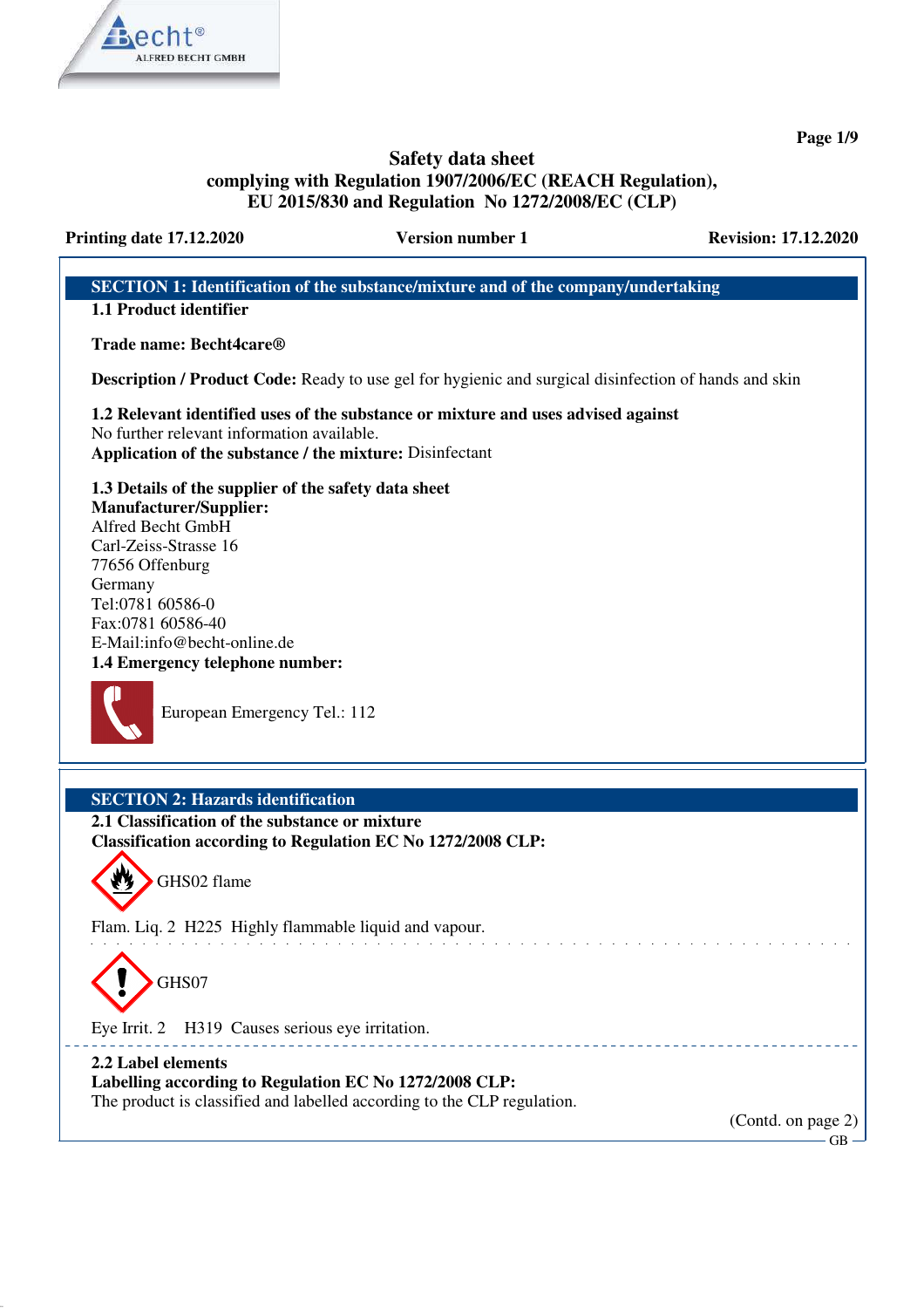| <b>Printing date 17.12.2020</b>     | <b>Version number 1</b>                                                                               | <b>Revision: 17.12.2020</b> |
|-------------------------------------|-------------------------------------------------------------------------------------------------------|-----------------------------|
| Trade name: Becht4care <sup>®</sup> |                                                                                                       |                             |
|                                     |                                                                                                       | (Contd. of page 1)          |
| <b>Hazard pictograms:</b>           |                                                                                                       |                             |
|                                     |                                                                                                       |                             |
| GHS02<br>GHS07                      |                                                                                                       |                             |
| <b>Signal word: Danger</b>          |                                                                                                       |                             |
| <b>Hazard statements:</b>           |                                                                                                       |                             |
|                                     | H225 Highly flammable liquid and vapour.                                                              |                             |
| H319 Causes serious eye irritation. |                                                                                                       |                             |
| <b>Precautionary statements</b>     |                                                                                                       |                             |
| P102                                | Keep out of reach of children.                                                                        |                             |
| P <sub>210</sub>                    | Keep away from heat, hot surfaces, sparks, open flames and other ignition sources. No<br>smoking.     |                             |
| P <sub>233</sub>                    | Keep container tightly closed.                                                                        |                             |
|                                     | P305+P351+P338 IF IN EYES: Rinse cautiously with water for several minutes. Remove contact lenses, if |                             |
|                                     | present and easy to do. Continue rinsing.                                                             |                             |
| 2.3 Other hazards                   |                                                                                                       |                             |
|                                     | <b>Results of PBT and vPvB assessment</b>                                                             |                             |
| <b>PBT:</b> Not applicable.         |                                                                                                       |                             |
| vPvB: Not applicable.               |                                                                                                       |                             |

# **SECTION 3: Composition/information on ingredients**

**3.2 Chemical characterisation: Mixtures**

**Description:** Mixture: consisting of the following components.

| <b>Ingredients according Regulation (EU) 830/2015:</b>                                   |                                                                         |     |
|------------------------------------------------------------------------------------------|-------------------------------------------------------------------------|-----|
| $CAS: 64-17-5$                                                                           | ethanol                                                                 | 70% |
| EINECS: 200-578-6                                                                        | $\circ$ Flam. Liq. 2, H225; $\circ$ Eye Irrit. 2, H319                  |     |
| Index number: 603-002-00-5                                                               |                                                                         |     |
| $CAS: 67-63-0$                                                                           | $ $ propan-2-ol                                                         | 2%  |
| EINECS: 200-661-7                                                                        | $\circ$ Flam. Liq. 2, H225; $\circ$ Eye Irrit. 2, H319; STOT SE 3, H336 |     |
| Index number: $603-117-00-0$                                                             |                                                                         |     |
| Additional information. For the wording of the listed begard phreese refer to section 16 |                                                                         |     |

**Additional information:** For the wording of the listed hazard phrases refer to section 16.

#### **SECTION 4: First aid measures**

#### **4.1 Description of first aid measures**

#### **General information:**

Take affected persons out into the fresh air.

Seek immediate medical advice.

# **After inhalation:**

Supply fresh air and to be sure call for a doctor.

Seek medical treatment in case of complaints.

In case of unconsciousness place patient stably in side position for transportation.

**After skin contact:** In case of skin irritation, consult a physician.

(Contd. on page 3)

GB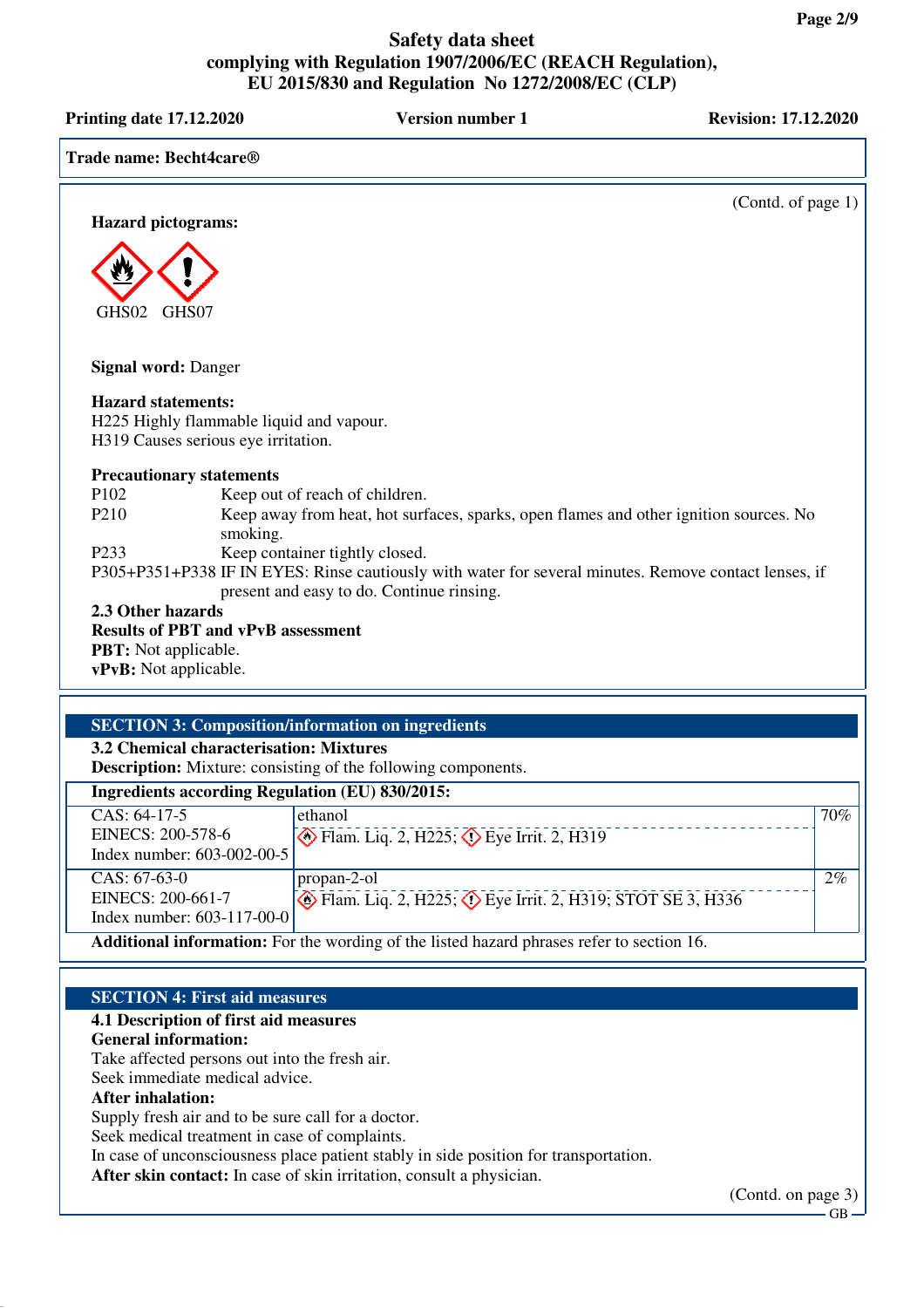**Printing date 17.12.2020 Version number 1 Revision: 17.12.2020** 

#### **Trade name: Becht4care®**

(Contd. of page 2)

**After eye contact:** Rinse opened eye for several minutes under running water. If symptoms persist, consult a doctor. Avoid strong water jet-risk of cornea damage, consult a doctor.

#### **After swallowing:**

Seek immediate medical advice.

Never give anything by mouth to an unconscious person.

**4.2 Most important symptoms and effects, both acute and delayed** Nausea

**4.3 Indication of any immediate medical attention and special treatment needed**

No further relevant information available.

#### **SECTION 5: Firefighting measures**

#### **5.1 Extinguishing media**

**Suitable extinguishing agents:**

Alcohol resistant foam

CO2, powder or water spray. Fight larger fires with water spray or alcohol resistant foam.

**For safety reasons unsuitable extinguishing agents:** Water

#### **5.2 Special hazards arising from the substance or mixture**

Carbon dioxide (CO2)

Carbon monoxide (CO)

#### **5.3 Advice for firefighters**

# **Protective equipment:**

Wear fully protective suit.

Wear self-contained respiratory protective device.

#### **Additional information**

Collect contaminated fire fighting water separately. It must not enter the sewage system.

# **SECTION 6: Accidental release measures**

**6.1 Personal precautions, protective equipment and emergency procedures:**

Wear protective equipment. Keep unprotected persons away.

**6.1.1 For non-emergency personnel** Avoid contact with dripping or leaking material

#### **6.1.2 For emergency responders**

Wear protective equipment. Keep unprotected persons away.

First-aid responders must wear protectice clothing, gloves, goggles and respiratory device with filter type A. **6.2 Environmental precautions:**

Inform respective authorities in case of seepage into water course or sewage system.

#### **6.3 Methods and material for containment and cleaning up:**

Absorb with liquid-binding material (sand, diatomite, acid binders, universal binders, sawdust, silica gel). Send for recovery or disposal in suitable receptacles.

Warm water and cleansing agent

**6.4 Reference to other sections:**

See Section 7 for information on safe handling.

See Section 8 for information on personal protection equipment.

See Section 13 for disposal information.

# **SECTION 7: Handling and storage**

#### **7.1 Precautions for safe handling**

Avoid contact with skin, eyes and clothing.

(Contd. on page 4)

GB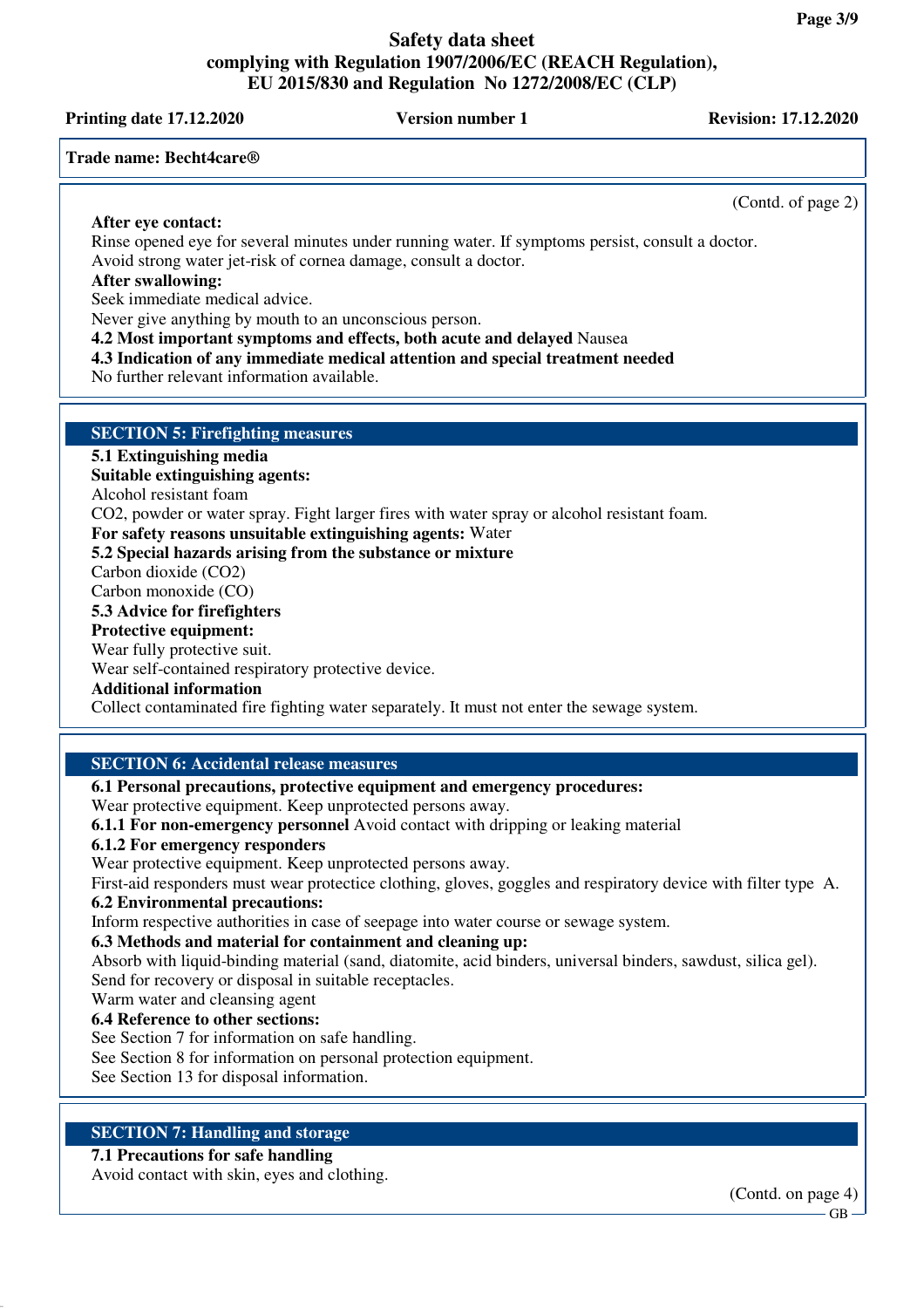**Printing date 17.12.2020 Version number 1 Revision: 17.12.2020** 

|                                                                                                                                        | (Contd. of page 3) |
|----------------------------------------------------------------------------------------------------------------------------------------|--------------------|
| Open and handle receptacle with care.                                                                                                  |                    |
| Information about fire - and explosion protection:                                                                                     |                    |
| Keep ignition sources away - Do not smoke.                                                                                             |                    |
| Prevent impact and friction.                                                                                                           |                    |
| Protect from heat.                                                                                                                     |                    |
| 7.2 Conditions for safe storage, including any incompatibilities<br>Storage: Store in cool, dry conditions in well sealed receptacles. |                    |
| Requirements to be met by storerooms and receptacles: Store in a cool location.                                                        |                    |
| Information about storage in one common storage facility:                                                                              |                    |
| Do not store together with oxidising and acidic materials.<br>Further information about storage conditions:                            |                    |
| Store receptacle in a well ventilated area.                                                                                            |                    |
| Store in cool, dry conditions in well sealed receptacles.                                                                              |                    |
| <b>7.3 Specific end use(s)</b> No further relevant information available.                                                              |                    |
|                                                                                                                                        |                    |
| <b>SECTION 8: Exposure controls/personal protection</b>                                                                                |                    |
| 8.1 Control parameters                                                                                                                 |                    |
| Ingredients with limit values that require monitoring at the workplace:<br><b>CAS: 64-17-5 ethanol</b>                                 |                    |
| WEL (Great Britain) Long-term value: 1920 mg/m <sup>3</sup> , 1000 ppm                                                                 |                    |
| CAS: 67-63-0 propan-2-ol                                                                                                               |                    |
| WEL (Great Britain) Short-term value: $1250$ mg/m <sup>3</sup> , 500 ppm                                                               |                    |
| Long-term value: 999 mg/m <sup>3</sup> , 400 ppm                                                                                       |                    |
| 8.2 Exposure controls                                                                                                                  |                    |
| <b>Personal protective equipment</b>                                                                                                   |                    |
| General protective and hygienic measures:                                                                                              |                    |
| Keep away from foodstuffs, beverages and feed.<br>Avoid contact with the eyes.                                                         |                    |
| <b>Respiratory protection:</b>                                                                                                         |                    |
| Not necessary if room is well-ventilated.                                                                                              |                    |
| Use suitable respiratory protective device in case of insufficient ventilation.                                                        |                    |
|                                                                                                                                        |                    |
| <b>Protection of hands:</b> Not required under normal conditions of use.<br><b>Eye protection:</b>                                     |                    |
| Tightly sealed goggles (EN 166).                                                                                                       |                    |
|                                                                                                                                        |                    |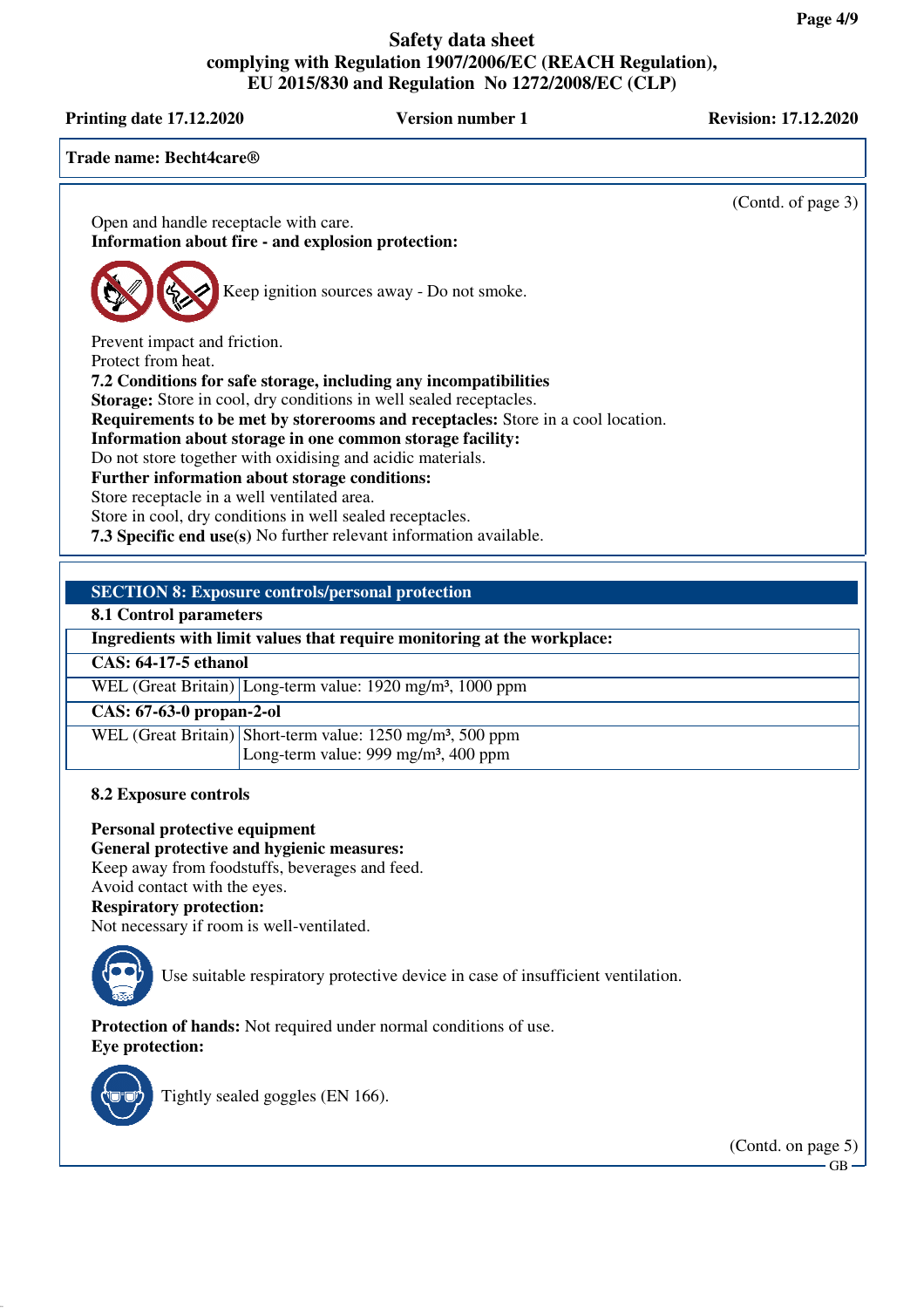| <b>Printing date 17.12.2020</b>                                                                        | <b>Version number 1</b>                                                                        | <b>Revision: 17.12.2020</b>     |
|--------------------------------------------------------------------------------------------------------|------------------------------------------------------------------------------------------------|---------------------------------|
| Trade name: Becht4care <sup>®</sup>                                                                    |                                                                                                |                                 |
| <b>Body protection:</b><br>Protective work clothing                                                    |                                                                                                | (Contd. of page 4)              |
| <b>SECTION 9: Physical and chemical properties</b>                                                     |                                                                                                |                                 |
| 9.1 Information on basic physical and chemical properties<br><b>General Information</b><br>Appearance: |                                                                                                |                                 |
| Form:<br><b>Colour:</b><br>Odour:<br><b>Odour threshold:</b>                                           | Liquid<br>Colourless<br>Aromatic<br>Not determined                                             |                                 |
| pH value at $20^{\circ}$ C:<br>Initial boiling point and boiling range: 80 °C                          | $5.5 - 7$                                                                                      |                                 |
| <b>Flash point:</b>                                                                                    | 21 °C                                                                                          |                                 |
| <b>Flammability (solid, gas):</b>                                                                      | Not applicable                                                                                 |                                 |
| <b>Auto-ignition temperature:</b>                                                                      | 363 °C                                                                                         |                                 |
| <b>Decomposition temperature:</b>                                                                      | Not determined                                                                                 |                                 |
| <b>Auto-ignition temperature:</b>                                                                      | Product is not selfigniting.                                                                   |                                 |
| <b>Explosive properties:</b>                                                                           | Product is not explosive. However, formation of explosive air/vapour<br>mixtures are possible. |                                 |
| <b>Explosion limits:</b><br>Lower:<br><b>Upper:</b><br><b>Oxidising properties</b>                     | Not determined<br>Not determined<br>Not oxidising                                              |                                 |
| Vapour pressure at 20 °C:                                                                              | 5.95 kPa                                                                                       |                                 |
| Density:<br>Relative density at 20 °C<br><b>Vapour density</b><br><b>Evaporation rate</b>              | Not determined<br>$0.80$ g/cm <sup>3</sup><br>Not determined<br>Not determined                 |                                 |
| Solubility in / Miscibility with<br>water:<br>ethanol                                                  | Fully miscible<br>Fully miscible                                                               |                                 |
| Partition coefficient: n-octanol/water: Not determined                                                 |                                                                                                |                                 |
| Viscosity:<br>Dynamic:<br><b>Kinematic:</b>                                                            | Not determined<br>Not determined                                                               |                                 |
|                                                                                                        |                                                                                                | (Contd. on page 6)<br><b>GB</b> |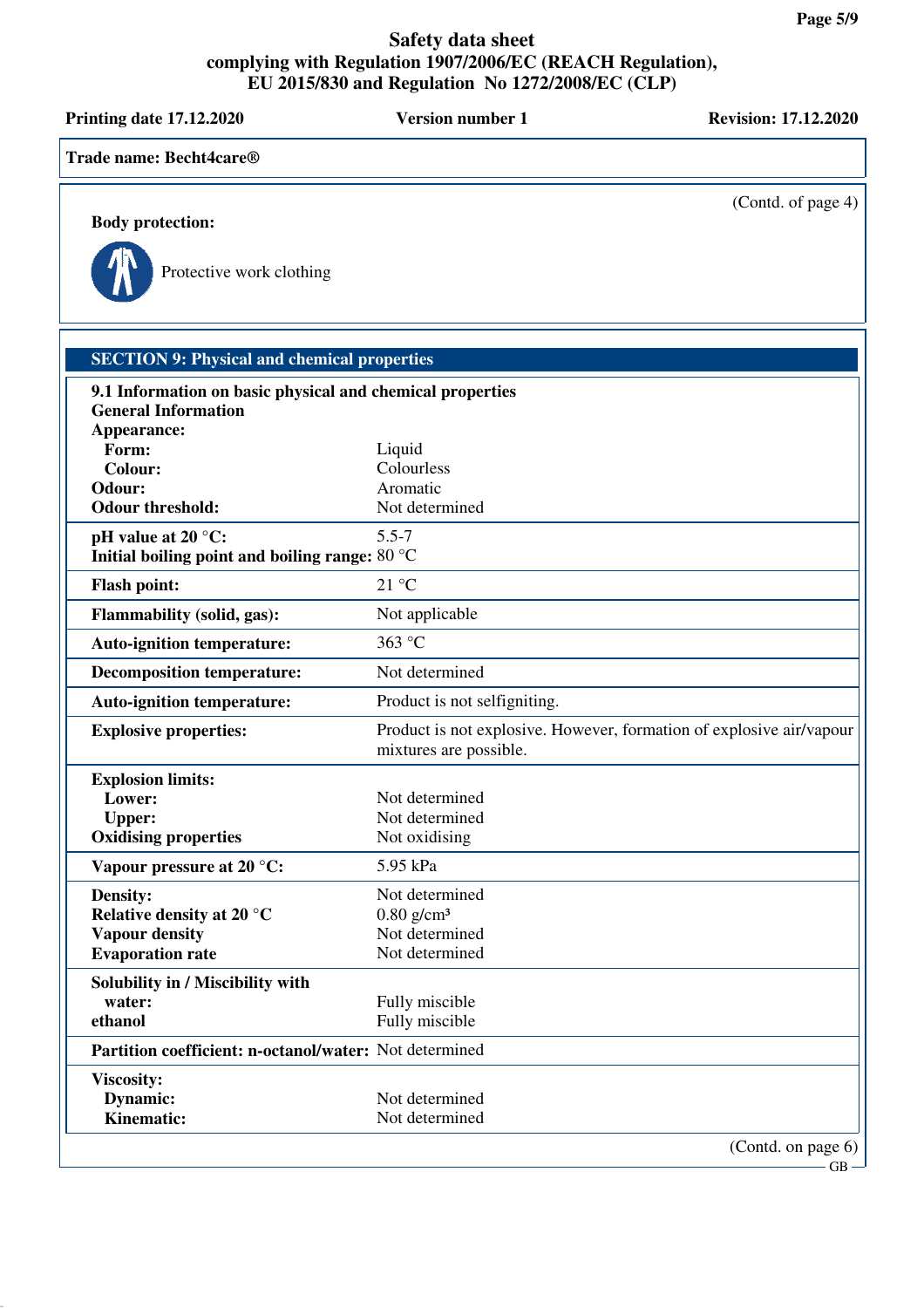# **Safety data sheet complying with Regulation 1907/2006/EC (REACH Regulation),**

| <b>Printing date 17.12.2020</b>                                                                                                                                                                      | <b>Version number 1</b>                                                                                                                                                                                                                                                                 | <b>Revision: 17.12.2020</b> |
|------------------------------------------------------------------------------------------------------------------------------------------------------------------------------------------------------|-----------------------------------------------------------------------------------------------------------------------------------------------------------------------------------------------------------------------------------------------------------------------------------------|-----------------------------|
| Trade name: Becht4care®                                                                                                                                                                              |                                                                                                                                                                                                                                                                                         |                             |
|                                                                                                                                                                                                      |                                                                                                                                                                                                                                                                                         | (Contd. of page 5)          |
| <b>Solvent content:</b>                                                                                                                                                                              |                                                                                                                                                                                                                                                                                         |                             |
| VOC (EC)                                                                                                                                                                                             | 72.25 %                                                                                                                                                                                                                                                                                 |                             |
| 9.2 Other information                                                                                                                                                                                | No further relevant information available.                                                                                                                                                                                                                                              |                             |
| <b>SECTION 10: Stability and reactivity</b><br>10.1 Reactivity Stable under normal conditions<br>Thermal decomposition / conditions to be avoided<br>To avoid thermal decomposition do not overheat. | 10.2 Chemical stability Material is stable under normal conditions.                                                                                                                                                                                                                     |                             |
| Stable at environment temperature.<br>10.5 Incompatible materials Oxidizing agents<br>10.6 Hazardous decomposition products<br>Carbon monoxide<br>Carbon dioxide                                     | 10.3 Possibility of hazardous reactions No dangerous reactions known.<br>10.4 Conditions to avoid No further relevant information available.                                                                                                                                            |                             |
| <b>SECTION 11: Toxicological information</b><br>11.1 Information on toxicological effects                                                                                                            | Acute toxicity Based on available data, the classification criteria are not met.                                                                                                                                                                                                        |                             |
| LD/LC50 values relevant for classification:<br><b>ATE (Acute Toxicity Estimates)</b>                                                                                                                 |                                                                                                                                                                                                                                                                                         |                             |
| LD50 $ >$ 3450 mg/kg (rat)<br>Oral<br>Dermal $ LD50  > 2000$ mg/kg (rat)                                                                                                                             |                                                                                                                                                                                                                                                                                         |                             |
| Specific symptoms in biological assay:<br>Serious eye damage/irritation<br>Causes serious eye irritation.                                                                                            | Skin corrosion/irritation Based on available data, the classification criteria are not met.                                                                                                                                                                                             |                             |
| <b>Additional toxicological information:</b>                                                                                                                                                         | Respiratory or skin sensitisation Based on available data, the classification criteria are not met.<br>CMR effects (carcinogenity, mutagenicity and toxicity for reproduction)                                                                                                          |                             |
|                                                                                                                                                                                                      | Germ cell mutagenicity Based on available data, the classification criteria are not met.<br>Carcinogenicity Based on available data, the classification criteria are not met.<br>Reproductive toxicity Based on available data, the classification criteria are not met.                |                             |
|                                                                                                                                                                                                      | <b>STOT-single exposure</b> Based on available data, the classification criteria are not met.<br><b>STOT-repeated exposure</b> Based on available data, the classification criteria are not met.<br>Aspiration hazard Based on available data, the classification criteria are not met. |                             |
| <b>SECTION 12: Ecological information</b>                                                                                                                                                            |                                                                                                                                                                                                                                                                                         |                             |
| 12.1 Toxicity                                                                                                                                                                                        |                                                                                                                                                                                                                                                                                         |                             |
| <b>Aquatic toxicity:</b><br>Acute toxicity to fish                                                                                                                                                   |                                                                                                                                                                                                                                                                                         |                             |
| LC50-11200 mg/l                                                                                                                                                                                      |                                                                                                                                                                                                                                                                                         |                             |

LC50 -11000 mg/l, 96 h exp.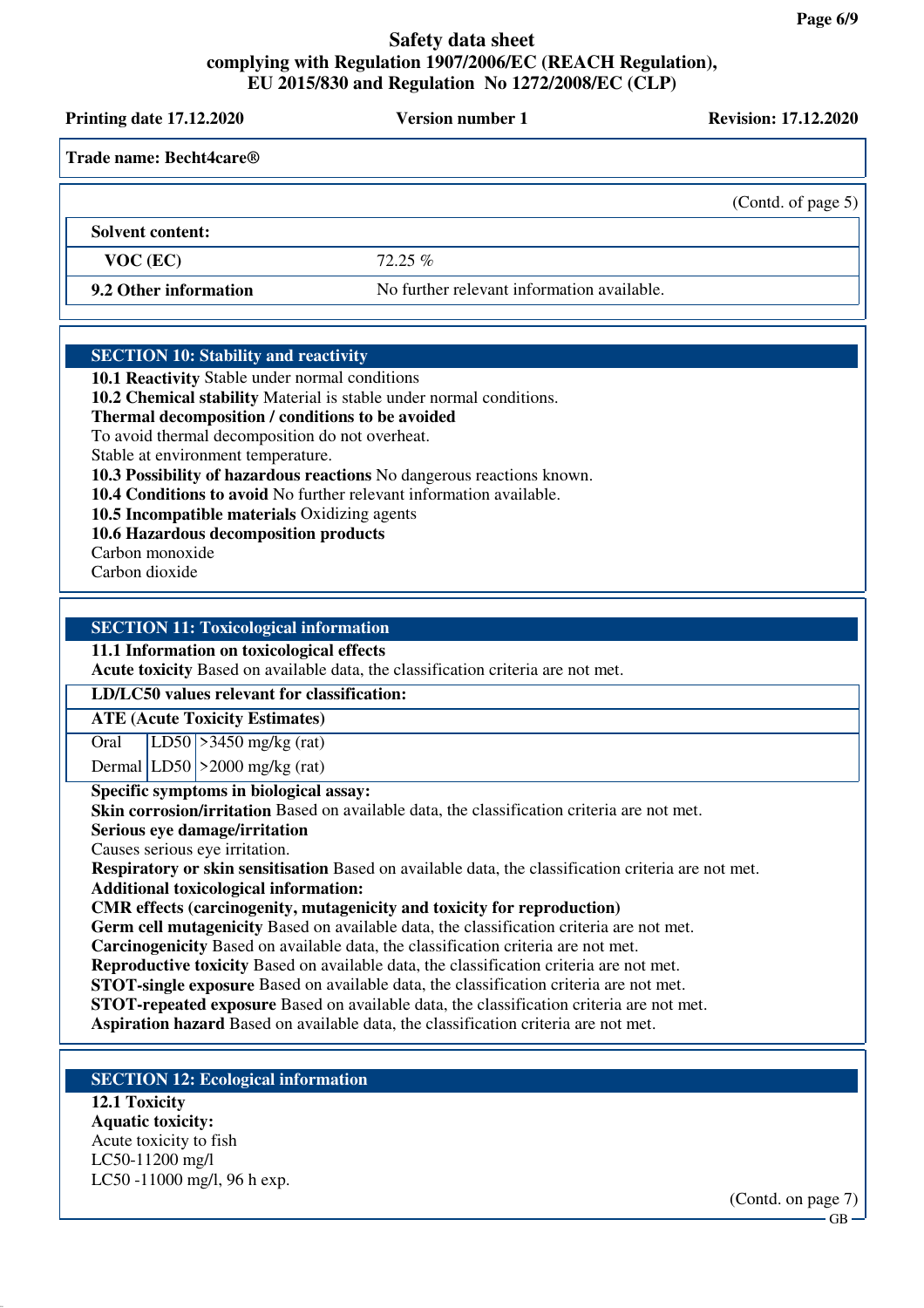**Printing date 17.12.2020 Version number 1 Revision: 17.12.2020**

**Trade name: Becht4care®**

(Contd. of page 6)

 $GB -$ 

LC50- 8140 mg/l 48 h exp. 24h, EC50-10800 mg/l Acute toxicity to Daphnia Magna 48h, EC50- 9268-14221 mg/l 96h, EC50- 7750 mg/l EC50-9310 mg/l **12.2 Persistence and degradability** Biodegradable 45% ( 5 days) **12.3 Bioaccumulative potential** log Pow <3 **12.4 Mobility in soil** No further relevant information available. **12.5 Results of PBT and vPvB assessment PBT:** Not applicable. **vPvB:** Not applicable. **12.6 Other adverse effects** No further relevant information available.

# **SECTION 13: Disposal considerations**

**13.1 Waste treatment methods Recommendation**



Dispose according to National Regulations.



Must not be disposed together with household garbage. Do not allow product to reach sewage system.

Contact manufacturer for recycling information.

# **Uncleaned packaging:**

**Recommendation:** Disposal must be made according to official regulations.

Packaging may be reused or recycled after cleaning.

**Recommended cleansing agents:** Water, if necessary together with cleansing agents.

| <b>SECTION 14: Transport information</b> |                                            |
|------------------------------------------|--------------------------------------------|
|                                          |                                            |
| 14.1 UN-Number<br>ADR, IMDG, IATA        | <b>UN1987</b>                              |
| 14.2 UN proper shipping name             |                                            |
| <b>ADR</b>                               | 1987 ALCOHOLS, N.O.S. (ETHANOL (ETHYL      |
|                                          | ALCOHOL))                                  |
| <b>IMDG</b>                              | ALCOHOLS, N.O.S. (ETHANOL (ETHYL ALCOHOL)) |
| <b>IATA</b>                              | ALCOHOLS, N.O.S. (ETHANOL)                 |
|                                          | (Contd. on page 8)                         |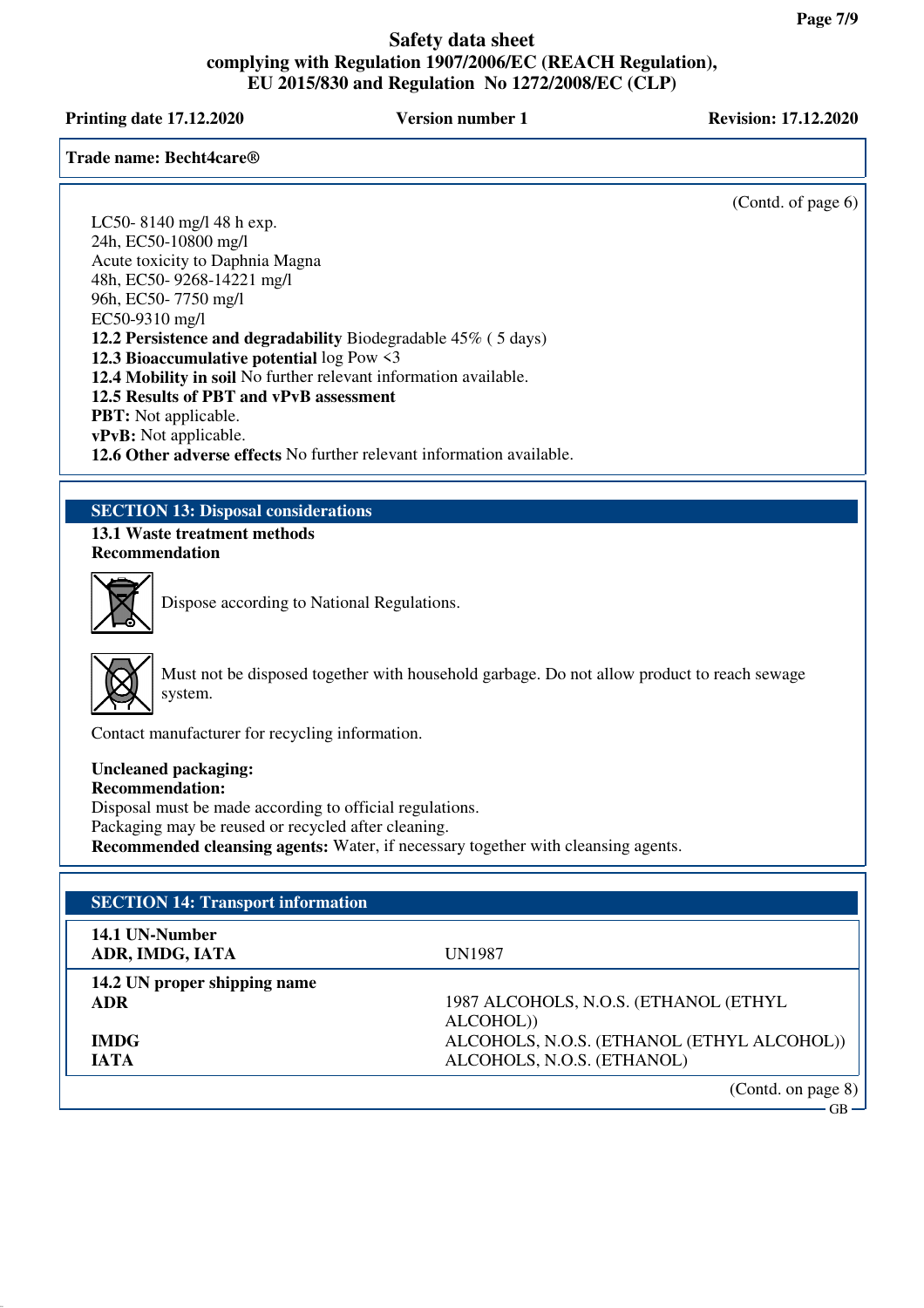| <b>Printing date 17.12.2020</b>                                          | <b>Version number 1</b>                                                                                               | <b>Revision: 17.12.2020</b> |
|--------------------------------------------------------------------------|-----------------------------------------------------------------------------------------------------------------------|-----------------------------|
| Trade name: Becht4care <sup>®</sup>                                      |                                                                                                                       |                             |
|                                                                          |                                                                                                                       | (Contd. of page 7)          |
| 14.3 Transport hazard class(es)                                          |                                                                                                                       |                             |
| ADR, IMDG, IATA                                                          |                                                                                                                       |                             |
|                                                                          |                                                                                                                       |                             |
| <b>Class</b>                                                             | 3 Flammable liquids.                                                                                                  |                             |
| Label                                                                    | 3                                                                                                                     |                             |
| 14.4 Packing group<br>ADR, IMDG, IATA                                    | $\mathbf{I}$                                                                                                          |                             |
| <b>14.5 Environmental hazards:</b>                                       | Not applicable.                                                                                                       |                             |
| 14.6 Special precautions for user<br><b>EMS Number:</b>                  | Warning: Flammable liquids.<br>$F-E$ , $S-D$                                                                          |                             |
| 14.7 Transport in bulk according to Annex II of                          |                                                                                                                       |                             |
| <b>Marpol and the IBC Code</b>                                           | Not applicable.                                                                                                       |                             |
| <b>Transport/Additional information:</b>                                 |                                                                                                                       |                             |
| <b>ADR</b><br>Limited quantities (LQ)<br><b>Excepted quantities (EQ)</b> | 1L<br>Code: E2<br>Maximum net quantity per inner packaging: 30 ml<br>Maximum net quantity per outer packaging: 500 ml |                             |
| <b>UN</b> "Model Regulation":                                            | UN 1987 ALCOHOLS, N.O.S. (ETHANOL (ETHYL<br>ALCOHOL)), 3, II                                                          |                             |

# **SECTION 15: Regulatory information**

**15.1 Safety, health and environmental regulations/legislation specific for the substance or mixture** REACH Regulation 1907/2006/EC

Regulation (EU) 2015/830

CLP Regulation 1272/2008/EC

Directive 98/24/EC on the protection of health and safety of workers from the risks related to chemicals agents at work.

Council Directive 94/33/EC on the protection of young people at work, as ammended.

Regulation (EC) No.648/2004 on detergents, as amended.

Directive 92/85/EEC on the introduction of measures to encourage improvements in the safety and health at work of pregnant workers and workers who have recently given birth or are breastfeeding, as ammended

**Directive 2012/18/EU**

**Named dangerous substances - ANNEX I** None of the ingredients is listed. **Seveso category** P5c FLAMMABLE LIQUIDS **Qualifying quantity (tonnes) for the application of lower-tier requirements** 5.000 t **Qualifying quantity (tonnes) for the application of upper-tier requirements** 50.000 t **REGULATION (EC) No 1907/2006 ANNEX XVII** Conditions of restriction: 3

(Contd. on page 9)

GB